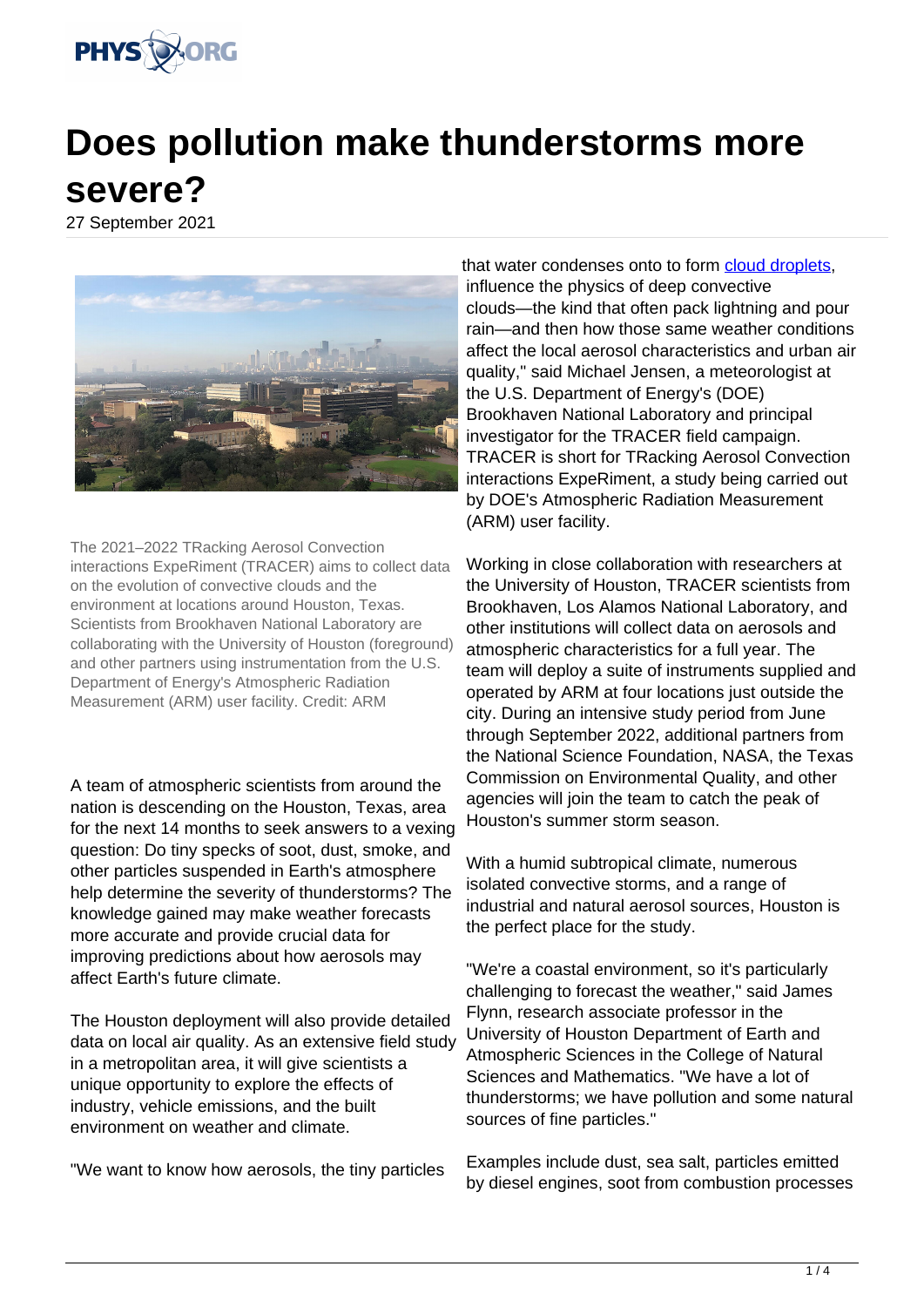

at power plants and refineries, lots of urban road traffic, and even smoke from wildfires in California and Colorado.

Some research suggests that such aerosols can change the lifecycle of clouds, delaying the onset of storms—the ones that are probably ripe to be precipitation. If that happens, as clouds grow, water impacted by aerosols. Those coastal conditions droplets may get bigger. "And when they do fall, it's and Houston's mix of industrial and natural aerosol a gully washer," Flynn said.

TRACER data will improve understanding of these processes—and our ability to predict when the deluges will occur.

# **ARM deployment**

The ARM instruments, housed in 10 mobile shipping containers, are collectively known as "the first ARM Mobile Facility," or AMF1. Many of these instruments, including an Aerosol Observing System outfitted at Brookhaven Lab, have traveled to locations around the world from the Arctic to the tropics to collect atmospheric data.



ARM team members set up the ARM Mobile Facility—a series of containers outfitted with sophisticated atmospheric and meteorological sampling equipment—at the La Porte (Texas) Municipal Airport. Equipment at this main site for the TRACER campaign will operate from October 1, 2021, through September 30, 2022. Credit: ARM

"This is the first deployment of the ARM Mobile Facility in an urban coastal environment," said Sally McFarlane, DOE program manager for ARM. "The warm, moist air from the Gulf of Mexico helps drive the formation of a lot of isolated, moderately strong sources make the area an ideal laboratory for studying aerosol-cloud interactions."

An ARM team will set up the containers, each housing racks of instruments and intake vents, near Galveston Bay—an area with lots of industry, refineries, and transportation. Several of the containers also host sophisticated radars (which use radio waves) and lidars (which use laser light pulses) to measure the height, depth, and amount of water in clouds—among other important variables. Additional meteorological instruments will operate in an adjacent instrument field. Collectively these tools will track cloud properties; the size, number, and chemical composition of aerosols; precipitation; and variables such as temperature and humidity that affect atmospheric stability.

# **Sampling throughout the atmosphere**

Over the course of the year, the ARM team will also launch more than a thousand [weather balloons](https://phys.org/tags/weather+balloons/) carrying additional battery-powered sensors, called radiosondes, aloft. The balloons will travel through and above the clouds, to an altitude up to 17 kilometers (nearly 56,000 feet)—often making it to the stratosphere—sending additional data on temperature, humidity, pressure, and winds back to the research station below.

Some balloon-borne instruments will also measure the concentration of ozone through the depth of the atmosphere.

"We'll use these ozone measurements to learn about air quality and how thunderstorms redistribute air between the surface and aloft," Flynn said. Surface ozone is generated when chemicals emitted as part of automobile exhaust and industrial processes react with sunlight. So, when storms transport air from the surface upward through the atmosphere, the pollutant can serve as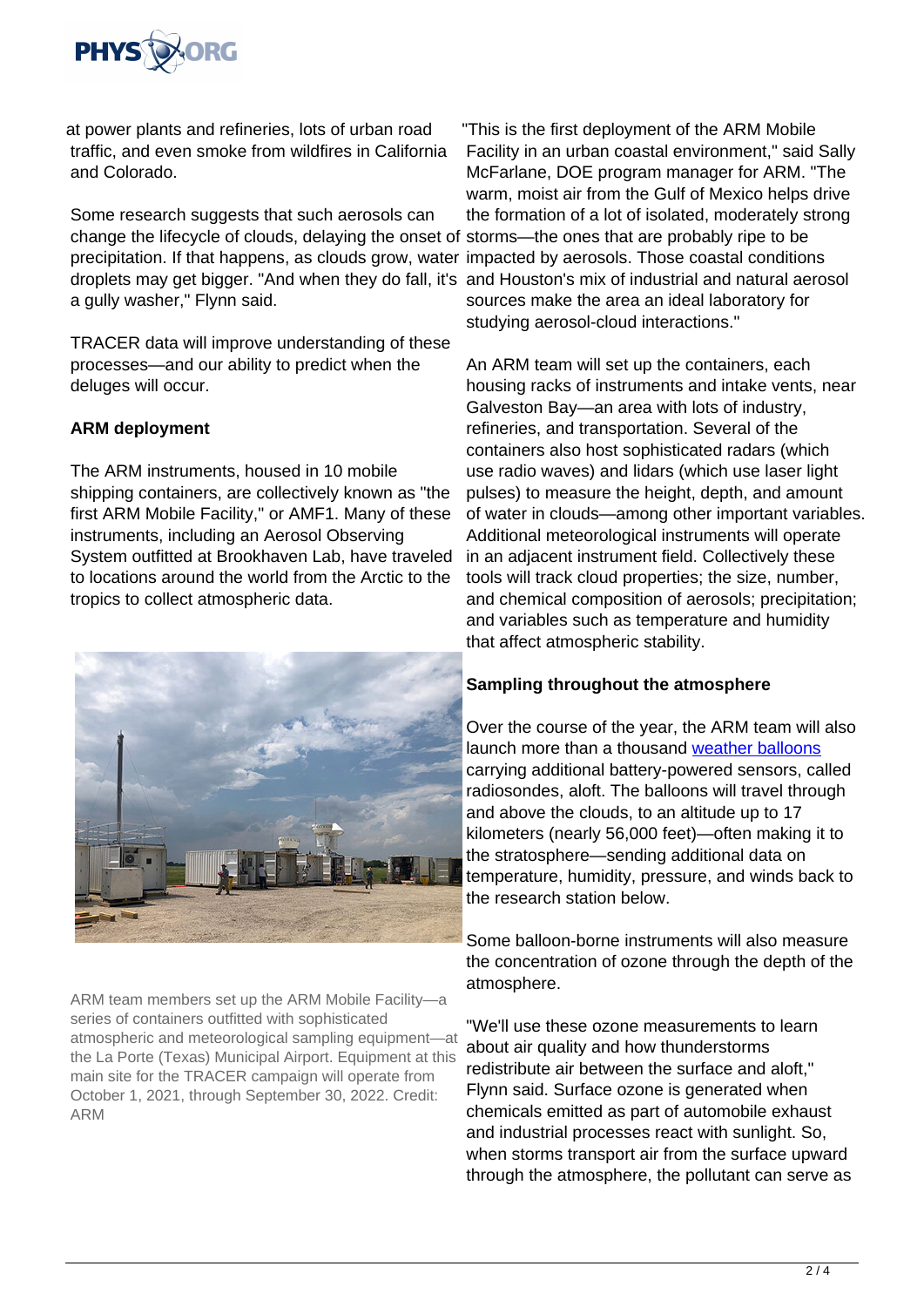

a tracer for TRACER.

### **Land, sea, atmospheric interactions**

During the intensive study period next summer, scientists from TRACER and partner agencies will also deploy additional equipment near the town of Guy, Texas, southwest of the city. Two tethered balloon systems, one at the site in Guy and one at Smith Point on the east side of Galveston Bay, will carry instruments to measure winds, small aerosol particles, and ozone in the lowest layers of the atmosphere. The measurements on the shore of Galveston Bay will provide important information about how the bay influences the local atmospheric circulation.

Meanwhile, the instruments in Guy will collect data in a more rural location.

"We expect to see lower aerosol concentrations, so The research will be applicable beyond the this site will serve as a contrast to the AMF1 site and allow comparison of the cloud and precipitation Research (ASR) program has already committed to characteristics under these very different conditions," McFarlane said.

Between the two main land sites, a scanning ARM precipitation radar in Pearland will track the properties of clouds.

"This radar will collect data on cloud properties, including the velocity of vertical updrafts that affect how fast clouds grow, form ice, and produce rain and lightning. It will operate during the entire study period," Jensen said.

Then, during the intensive study period, using unique observational techniques, the radar will be able to look at finer details in the clouds—including the size and shape of the cloud droplets and whether they are ice or liquid. "It will be able to look Data collected by TRACER will also be helpful for at the atmosphere over each site as they are experiencing different aerosol conditions," Jensen said.

The radar will be driven by software developed by Brookhaven scientist Pavlos Kollias and programmed using artificial intelligence (AI) and existing data sets. "This software allows the radar to select the storms we think are going to develop

and move over the sites, and then zoom in and scan at high resolution to explore details of how aerosols are impacting the precipitation drops in there," Jensen said.

### **Sharing and applying data**

All data collected by ARM will be freely available to anyone who wants to analyze it.

"We hope the things we learn here, the processes within convective activity, how pollution impacts storms, will be applicable in other major urban areas that have a lot of convection," Flynn said. "With a lot of projects, you're really getting down to some real core science. People sometimes aren't sure why it matters. This is one of those projects that is very applicable to everyday life here in Houston."

Houston area as well. DOE's Atmospheric System fund 10 TRACER projects led by university-based researchers.

"TRACER's scientific objectives are aligned with ASR's focus on cloud, aerosol, precipitation, and radiation processes," said Jeff Stehr, a DOE program manager for ASR. "Convective clouds occur all around the world, but there are still many questions about how they are affected by their environment. TRACER will improve our understanding of how these clouds form, grow, and decay in and around a coastal urban environment. The initial set of ASR-funded projects involve research teams from around the country, and will add measurements as well as modeling to the TRACER campaign."

understanding processes relevant to how hurricanes form and how long they last.

And while weather and climate operate on different timescales, they're both about "the physics of Earth's atmosphere," Jensen said. "Understanding storms is important for understanding climate because storms redistribute heat and moisture through the atmosphere. And that redistribution is